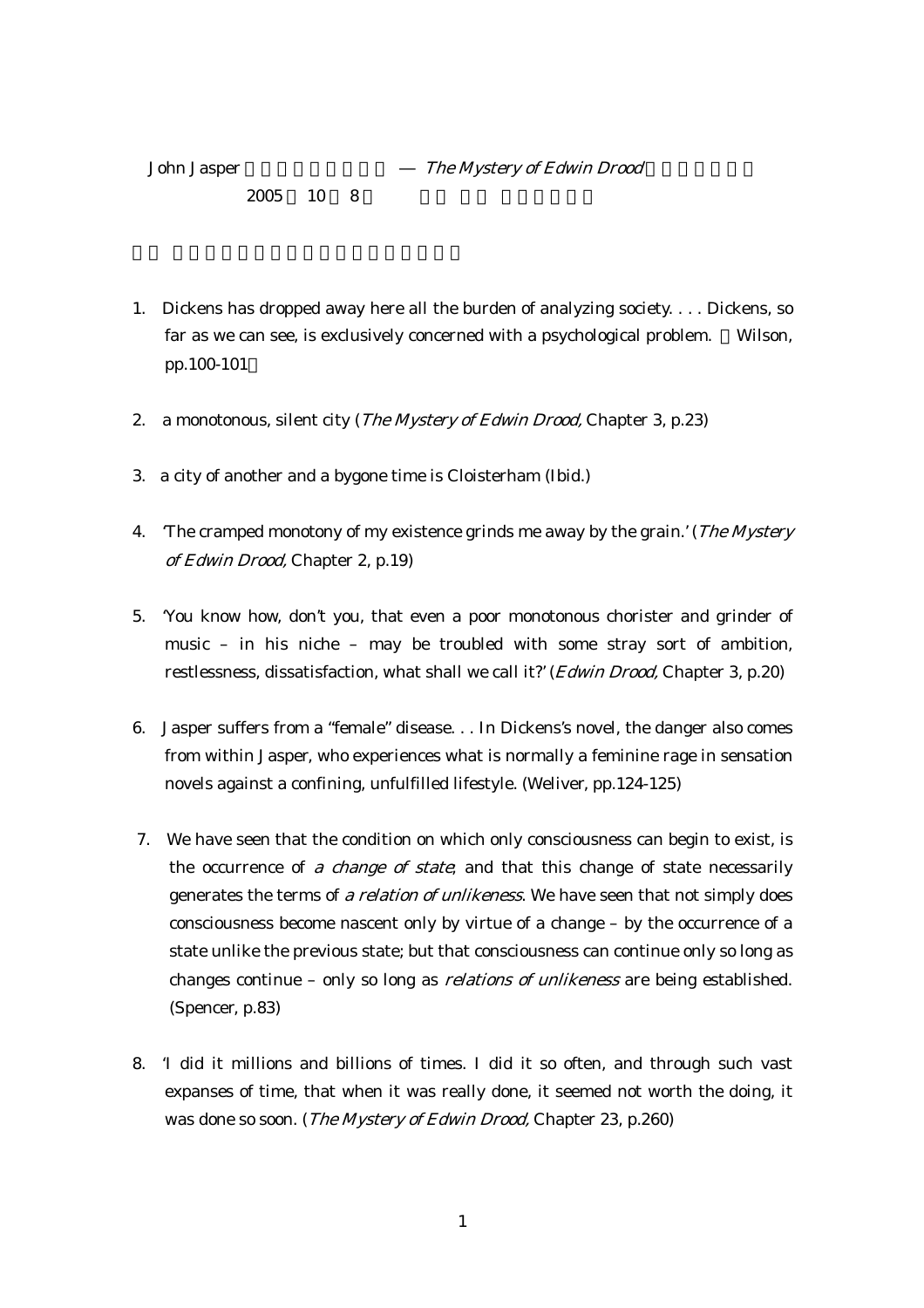- 9. In his division and duality, Jasper the melodious choirmaster is like much of Cloisterham. (Stone, 378)
- 10. Dickens emphasizes Jasper's self-division his dark, driven self and his bright, dissembling self. (Stone, 381)
- 11. The Mystery of Edwin Drood dismisses plurality as an ideal, associating it instead with illness and criminality. Weliver, p.140
- 12. Constantly exercising an Art which brought him into mechanical harmony with others, and which could not have been pursued unless and they had been in the nicest mechanical relations and unison, it is curious to consider that the spirit of the man was in moral accordance or interchange with nothing around him. (The Mystery of Edwin Drood, Chapter 23, p.255)
- 13. As, in some cases of drunkenness, and in others of animal magnetism, there are two states of consciousness which never clash, but each of which pursues its separate course as though it were continuous instead of broken. (*Edwin Drood*, Chapter 3, p.24)
- 14. Who could have told, by looking at Mr Grewgious, whether he had ever known ambition or disappointment? (*The Mystery of Edwin Drood*, Chapter 11, p.113)
- 15. Mr. Jasper is, like Dickens, an artist: he is a musician, he has a beautiful voice. He smokes opium, and so, like Dickens, leads a life of the imagination apart from the life of men. (Wilson, p.102)
- 16. She[Rosa] would have gone once more was all but gone and once more *his face*, darkly threatening what would follow if she went, has stopped her. (The Mystery of Edwin Drood, Chapter 19, p.214)
- 17. An unusually handsome lithe young fellow, and an unusually handsome lithe girl; much alike; both very dark, and very rich in colour. (The Mystery of Edwin Drood, Chapter 6, p.58)